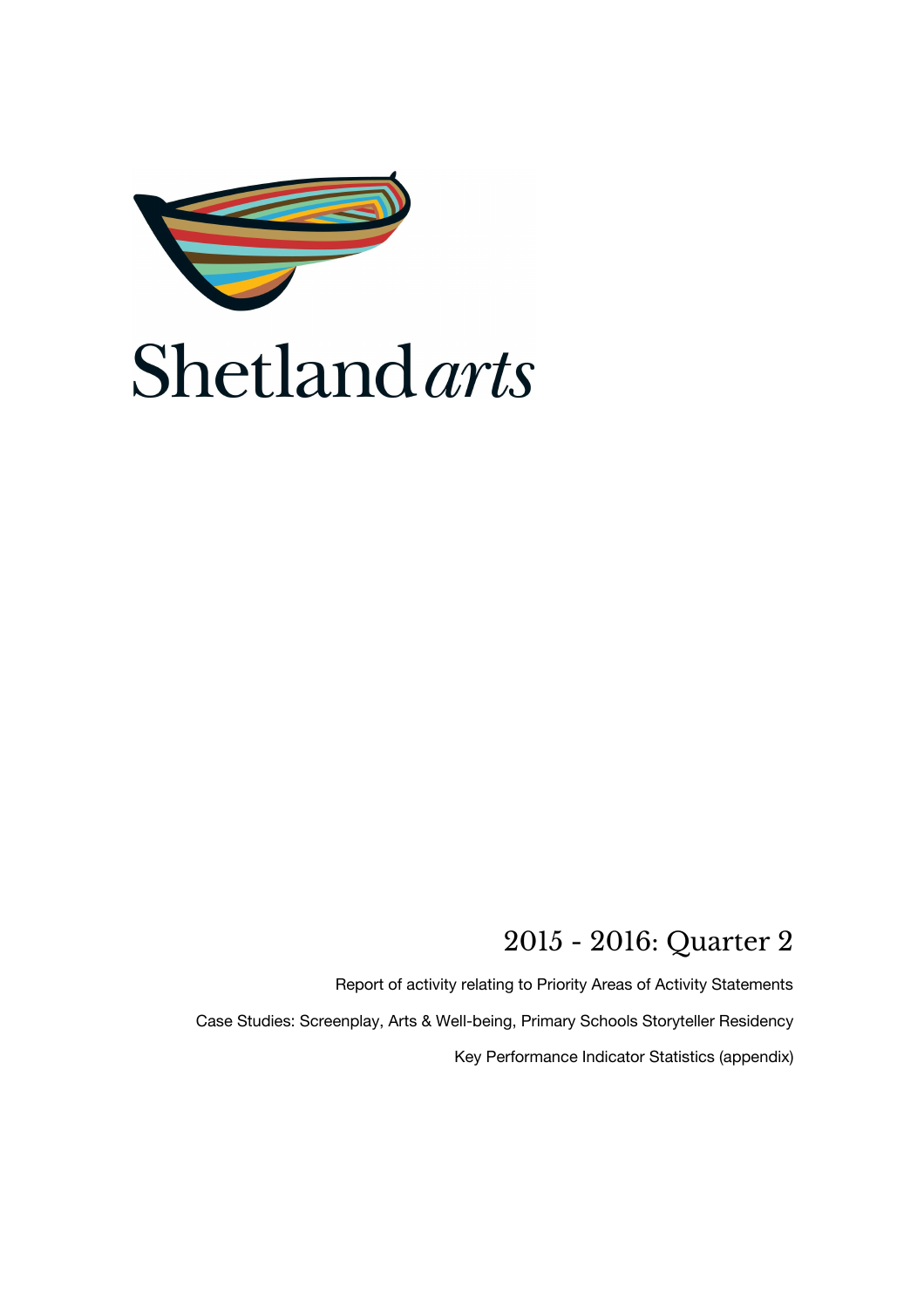# Priority Area 1: Youth Arts

This includes the groundbreaking work we do with Shetland Youth Theatre and the support of groups such as *Maddrim Media and the Shetland Young Promoters Group. It will include innovative projects designed to increase the engagement of young people in the arts, such as Youth Arts Panels, and exchange programmes with organisations outwith Shetland, encouraging Shetland youth to engage with and help shape cultural events in Shetland.*

**0 Concerts / Screenings / Exhibition days 0 Audience attendances 12 Development**

**Sessions**

**140 Participations**

Quarter 2 saw a series of youth drama workshop with Shetland Youth Drama as they built toward their winter production - National Theatre's 'Connections' project.

In other artforms, youth activity is traditionally quiet during the summer months and largely focuses on planning and preparation for Quarter 3.

# Priority Area 2: Education & Learning

Programme of activities aimed at skills development for creative industries practitioners as well as evening classes *aimed at increasing accessibility and participation in creative activities. The Gallery Education Programme will* work with schools to encourage access to and engagement with our exhibition programme. We will also facilitate peer review and support by and for practitioners at all levels of participation and a range of formal learning *opportunities in partnership with UHI.*

**NA - Concerts / Screenings / Exhibition days**

**NA - Audience attendances**

**95 Development Sessions**

**996 Participations**

*See also "Case Study: Primary Schools Storyteller Residency" below.*

This Quarter saw the beginning of the new academic year with healthy numbers of students enrolling on each of the Vocational Pathways courses in Video Production (11) and Sound Engineering (7), NC Music (9), HNC Music (12), BA Applied Music (5).

Student contact time with class lecturers will be supplemented through a series of self directed study projects that will be set and delivered through Mareel's Virtual Learning Environment. The development of these projects will be ongoing throughout the year.

Throughout the 2nd quarter a series of learning opportunities were offered in association with the Exhibitions programme at Bonhoga. Berenice Carrington delivered a gallery talk on the opening weekend of her exhibition, Unearthed, Ethnography, art and skran from Shetland's oil era. This was followed by a series of three practical workshops, delivered by the artist in Mareel, exploring drawing and lino printing for all ages. Two of the five exhibiting artists in the subsequent exhibition, Danish Diaspora, delivered a gallery talk on the opening weekend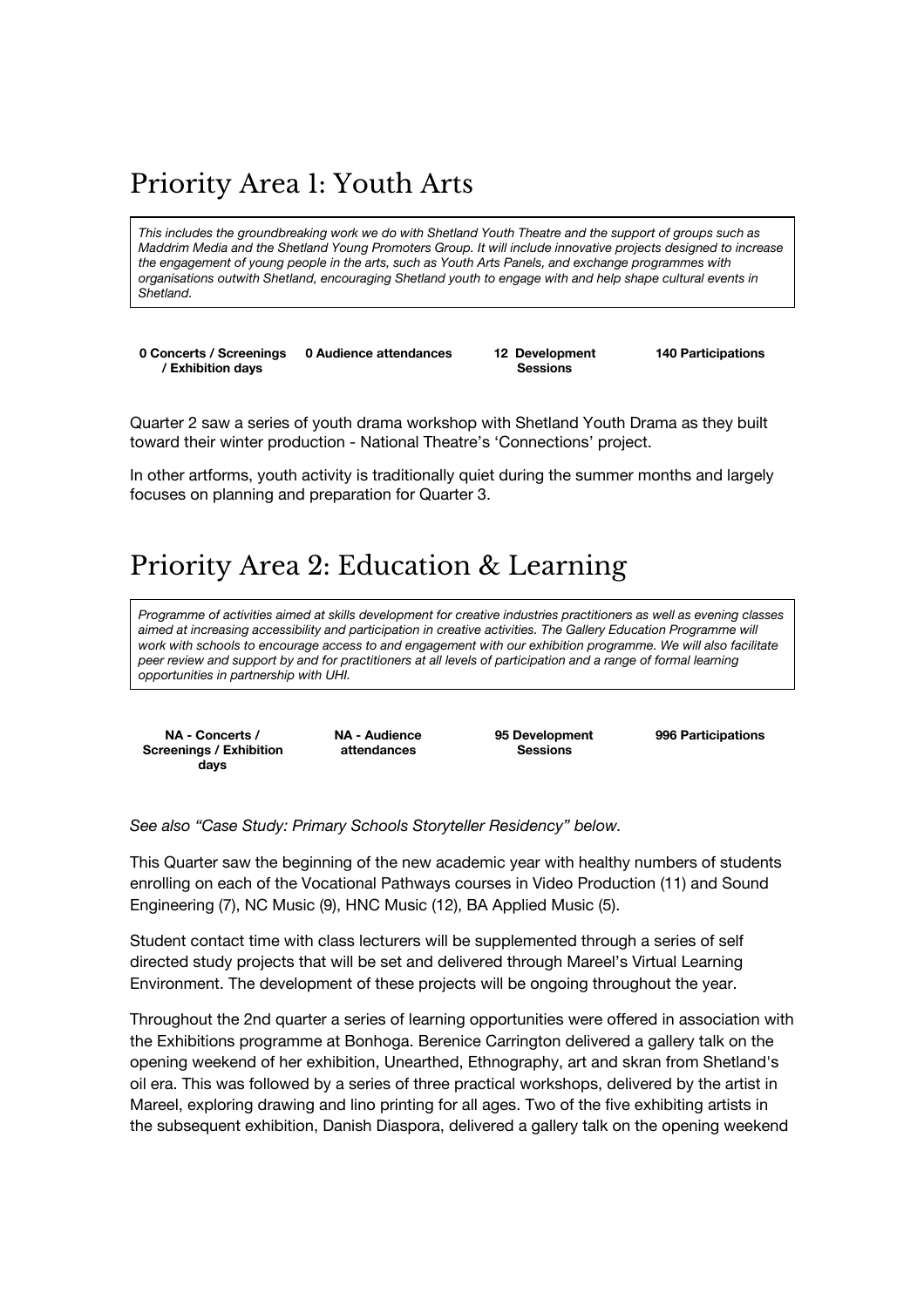of their exhibition followed by a practical basket-making workshop at Bonhoga lead by exhibitor Lise Bech. Additionally, a stained-glass workshop was delivered in Mareel by Susan Wilkinson, whose work featured in the Shipping Forecast exhibition in the Lower Gallery at Bonhoga throughout September.

### Priority Area 3: Arts & Well-being

We will continue to lead in our partnership work in space2face, the restorative justice and arts programme. We will continue to advocate and support the provision of arts and cultural activities for older people in care settings, in *partnership with Alzheimer Scotland, local and national arts professionals and Shetland Island Council's Social Care staff. This work will be in line with, and contributing to, international research in these areas.*

**4 - Concerts / Screenings / Exhibition days**

**174 - Audience attendances**

**64 Development Sessions**

**276 Participations**

*See also "Case Study: Arts in Care" below*

For three days at the beginning of July, the Lodberrie Traders became home to an unusual exhibition of artwork entitled 'It won't be pretty', by a small group of girls from the Anderson High School. For the last two years, between the ages of 13-15, the girls had been working with space2face, a restorative arts project, run jointly by the Community Mediation Team in Shetland and Shetland Arts.

### Priority Area 4: Development & support

The support of individuals and groups is integral to our work and includes arts practitioners and creative industries *micro businesses, audience development and our formal and informal education work. It also includes staff and volunteer development.*

**NA - Concerts / Screenings / Exhibition days**

**NA - Audience attendances**

**11 Development Sessions**

**349 Participations**

The quarter saw the continuation of work in support of individual artists, creative groups and Creative Industry businesses, in terms of creative practice, funding and financial advice, and providing freelance opportunities.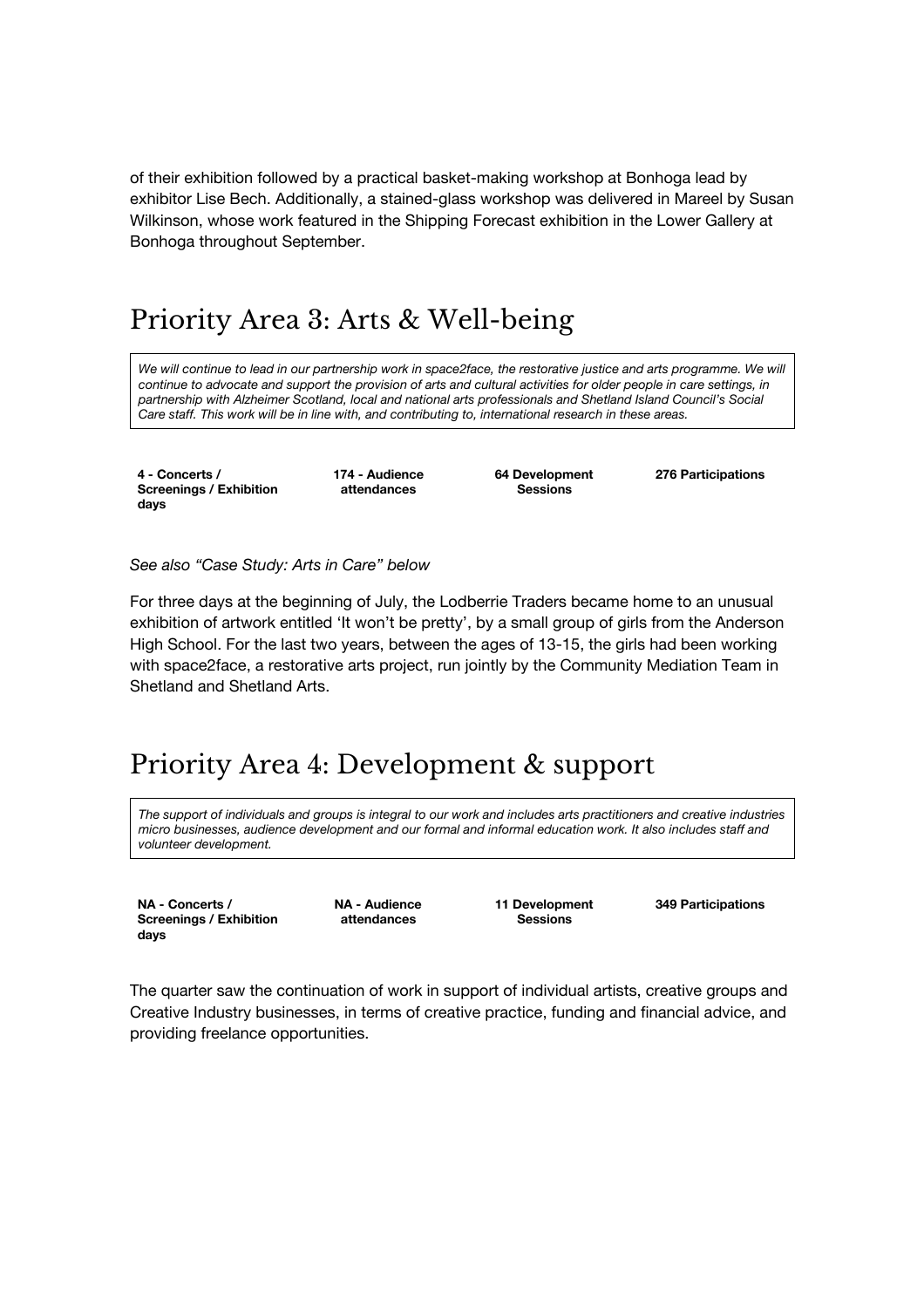# Priority Area 5: Programme, Commissioning & Curation

This will include the programming of our cinema (in partnership with City Screen), gallery, theatre and auditorium *(a range of local, national and international promoters including Shetland Folk Festival, and DF concerts); Wordplay and Screenplay, our highly successful book and film festivals; the Shetland International Guitar Festival,* curated by Martin Taylor; and Fiddle Frenzy, curated by Bethany and Jenna Reid. We will also develop creative *residencies in partnership with local and national bodies (including Scottish Chamber Orchestra, National Theatre of Scotland, Scottish Book Trust) and extend our regional, national and international reach through the* development of a variety of festivals and events, including a Northern Isles Book Festival, in collaboration with key partners in Orkney and Shetland and the hosting of a one off Nordic/Tartan Crime Noir Conference in November *2015.*

**1061 Concerts / Screenings / Exhibition days**

**36,178 Audience attendances**

**111 Development Sessions**

**1902 Participations**

*See also "Case Study: Screenplay" below*

#### *Full event listings can be found at http://issuu.com/shetlandarts*

The 12th Fiddle Frenzy, Shetland Arts' annual celebration of the Shetland fiddle tradition held in August each year, continued to build on previous years' successes. This year included 77 workshops and development sessions encompassing 990 participations and 7 concerts in venues throughout Shetland with a combined audience attendance of 1322.

Notable music events in Mareel included the Shetland leg of the 'Between Islands' project during which artists from the island communities - Arthur Nicholson (Yell), Kris Drever (Orkney) and Willie Campbell (Lewis) - travelled between their island groups to collaborate, produce new material and perform.

Shetland Jazz Club held their summer school in the Mareel auditorium attracting students of all ages.

Concerts included Americana singer songwriters Meaghan Blanchard and Amythyst Kiah, The Scottish Ensemble (who made a popular return trip to Shetland to perform their Mozart. Madrigals and Mavericks programme) the Internationally acclaimed 'Punch Brothers', Session A9 and Melbourne Fiddlers.

Mareel cinema was particularly busy this quarter with big hit films like Minions, Inside Out, Jurassic World, The Man From U.N.C.L.E, Straight Outta Compton and Spectre. Also still popular were Senior Screenings on a Wednesday afternoon, ASN and Autism Friendly Screenings on a Sunday morning and private hire educational screenings of NT Live productions such as Hamlet.

Exhibitions at Bonhoga continued into July with the textile show by Fraser Taylor responding to the history of the Weisdale Valley. This was followed by a solo show by artist and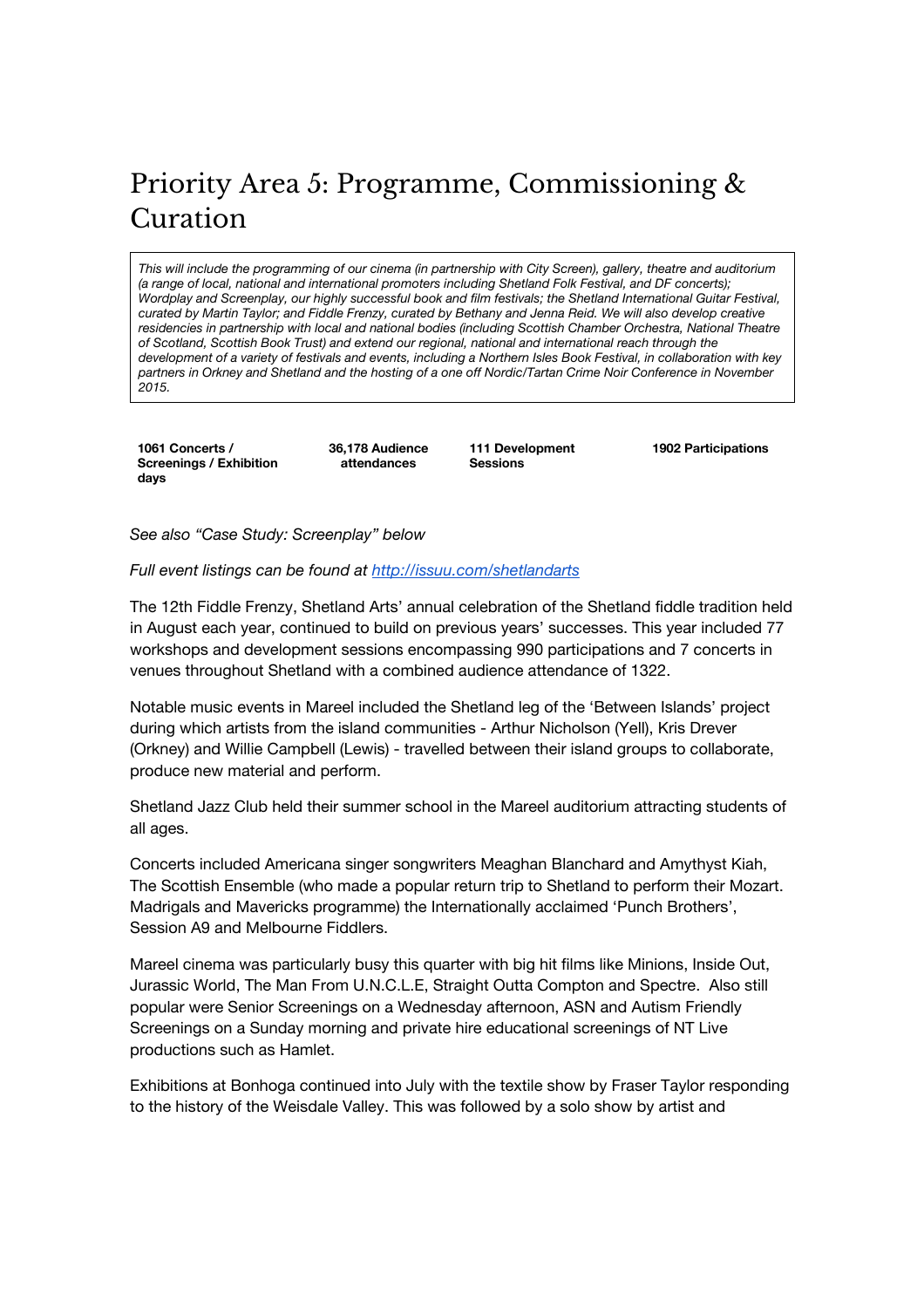ethnographer Berenice Carrington, exploring the stories, lives and objects surrounding the Toft Camps that were constructed in Shetland to house the influx of workers required for the development of the Sullom Voe Oil terminal in the late 1970s. In bold contrast to this the subsequent exhibition, Danish Diaspora, showcased contemporary craft by five Danish craft makers all based in Scotland. Additionally, a mixed-media exhibition in the lower gallery celebrated the Shipping Forecast, with both local and national artists and makers contributing work. Other satellite exhibitions took place in Mareel including photographs by Paul Boyle and Chris Brown.

# Priority Area 6: Recording, Broadcast and Intellectual Property

*Maximising Mareel's digital production facilities (principally for music and video recording and broadcast), we will provide opportunities for musicians and producers to generate revenue and Intellectual Property. Shetland Arts* will continue to create, protect and monetise its own Intellectual Property assets in partnership with Shetland Arts *Intellectual Property Community Interest Company.*

**NA - Concerts / Screenings / Exhibition days**

**NA - Audience attendances**

**38 Development Sessions**

**143 Participations**

The recording studio and media production facilities were particularly busy during this period with commercial clients including Kris Drever, North Ness Boys, Dirty Lemons, Will Rose, Small Hours, Nomadia, Portalooth and The Bashies.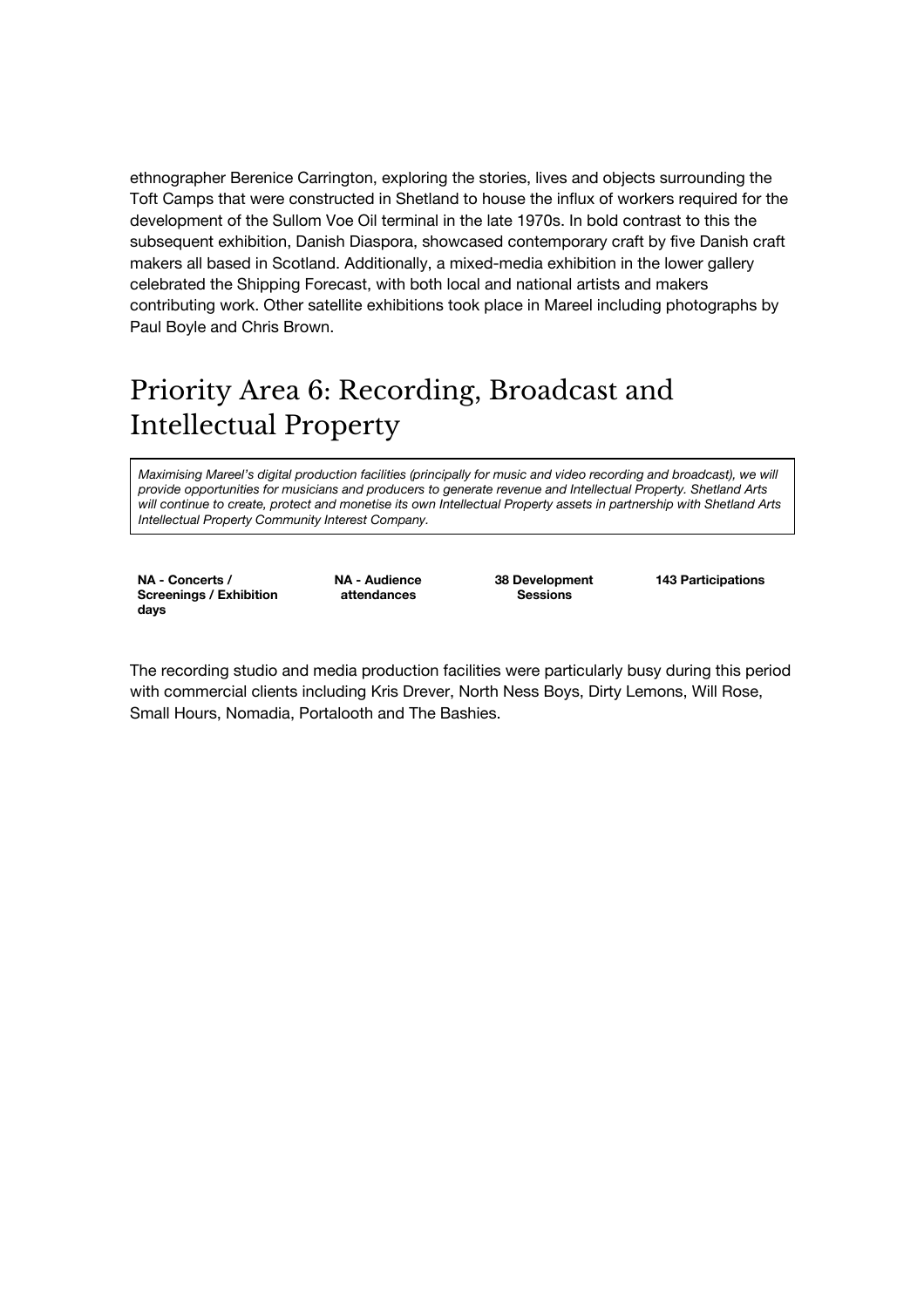# Case Study: Screenplay 2015

Screenplay, Shetland Arts' annual film festival has been gathering local and national profile over the past nine years, so this year's festival had a lot of expectations to live up to. Curated

by internationally renowned film critic Mark Kermode, film historian Linda Ruth Williams and festival director Kathy Hubbard, Screenplay '15 set out to meet Shetland Arts' objectives of entertaining, informing and developing audiences, giving Shetland residents access to some of the best screen professionals working today and providing a platform for local film makers, whilst still looking for innovation, as well as simply celebrating film as an art form.



Kicking off with a celebratory brass band walk-down from the Market Cross, we went straight into our first innovation of 2015 which was a live-dubbed film for children, with actors at the rear of the cinema reading the subtitles off the screen as they came up – enormous fun, and introducing children to the world of international film that they rarely get to visit. Other highlights of the first weekend included a screening of the hit dialect theatre show, Tell Wis, and the chance to meet Shetland-connected musician Candida Doyle during a Q and A session after seeing Pulp – A Film About Life, Death and Supermarkets.



We retained our 'Look North' strand of screenings, with Village at the End of the World and Bjornoya (Bear Island) selling out – no co-incidence that they are both films about remote island living. The main week saw education screenings at Mareel and at schools in Fair Isle and Brae, whilst a hugely enjoyable animation workshop took place at

Symbister School on Whalsay. Regular collaborations with local groups keep the festival rooted in the community and this year we worked with Amnesty International Shetland and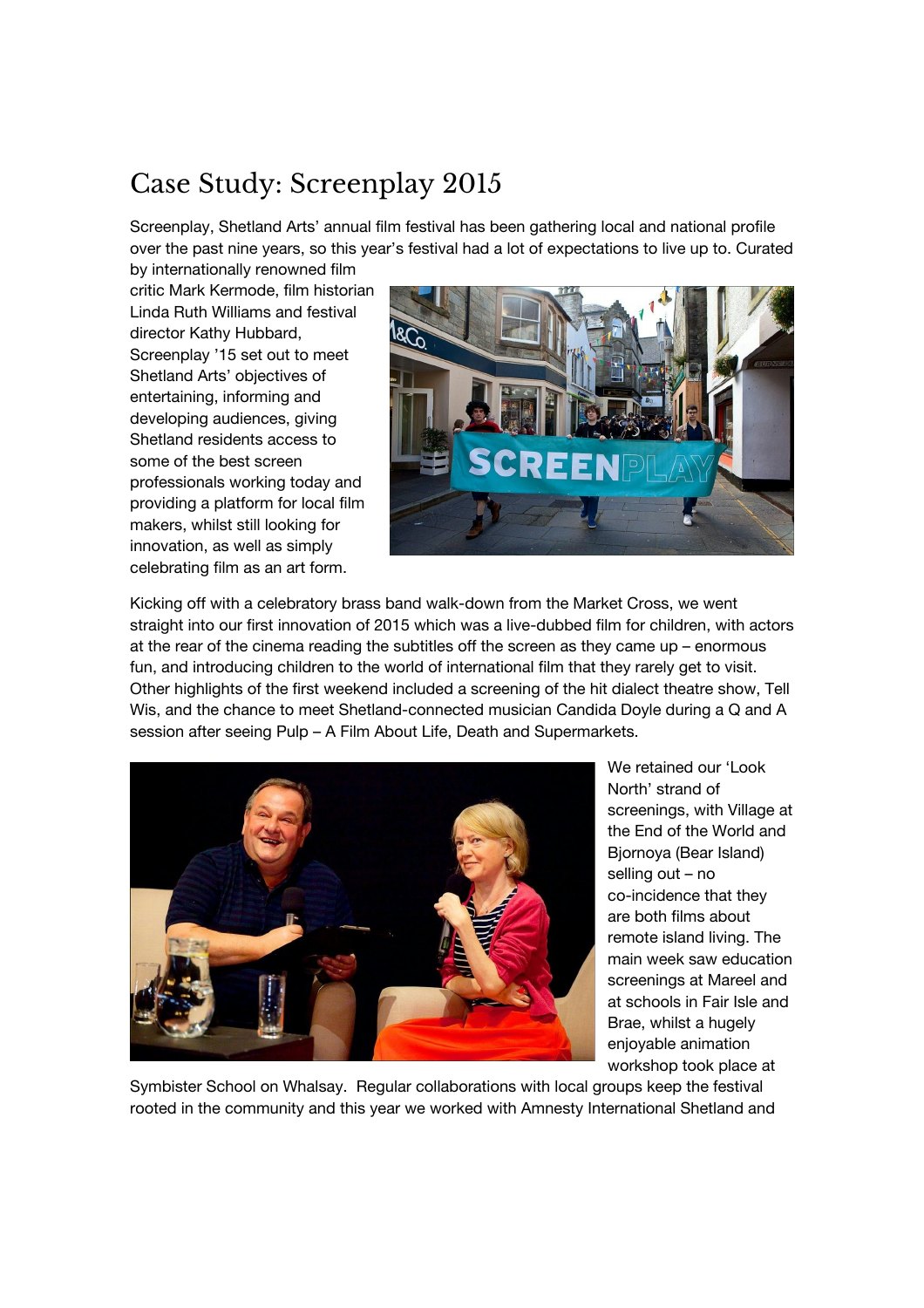Alzheimer Scotland to bring two world class documentaries – The Look of Silence and Alive Inside to Mareel, both followed by Q&A sessions.

This year's special guests were a joy to work with – director Carol Morley, producer Cairo Cannon, writer/actor/director Mark Gatiss and television and film actress Lindsay Duncan all undertook extremely well attended screenings with Q and A or introductory talks and spent a lot of time talking to audience members informally afterwards.

Short films were to the fore as usual, and this year saw some excellent home-made productions, including the ever-sold-out Home Made screening as well as Film Poems and Portraits by local poet and film maker Roseanne Watt.

Along with a packed and rambunctious Festival Film Quiz and a final talk by Mark Kermode about one of his favourite films, Silent Running, we filled ten days with a varied programme which attracted nearly a thousand extra main audience (3815 to 2014's 2908) and a healthy education and outreach audience in community halls in Fair Isle and Bressay, and a care home for the elderly in Brae. We also met an increasing number of individuals who had travelled to Shetland specifically for the festival, all of them who had heard of Screenplay through Mark Kermode's tireless promotion of it over the years. The tenth anniversary next year will have to be something special.

#### Case Study: Arts in Care

Two strands of the Arts and Well-being workstream are Arts in Care Settings with Older People and Arts in Community Care Settings. This work was planned to involve creative practitioners who are resident in Shetland delivering creative sessions with customers of social care services throughout Shetland.

So far the Arts in Care Settings with Older People strand has seen a number of sessions run by creative practitioners. This has included sessions run by writer and artist, Raman Mundair with day care customers of Wastview Care Centre in Walls. The staff from the Wastview Day Care offered this feedback about Raman's sessions:

*"Everyone said they enjoyed Raman's workshops and found Raman to be very pleasant and helpful. Everyone benefited from hearing about different cultures and crafts. Participants enjoyed everything about the workshops, the crafts, music, tastings and Social experience. Everyone agreed that they would like more of these workshops in the future and Raman would be welcome again anytime. Participants felt very comfortable and happy with the manner in which Raman delivered the different activities and discussions."*

There were also sessions run by photographer Chloe Garrick and writer/dramatist Genny White with customers of Uyeasound Extra Care in Unst. A social care worker from Brucehall offered this feedback: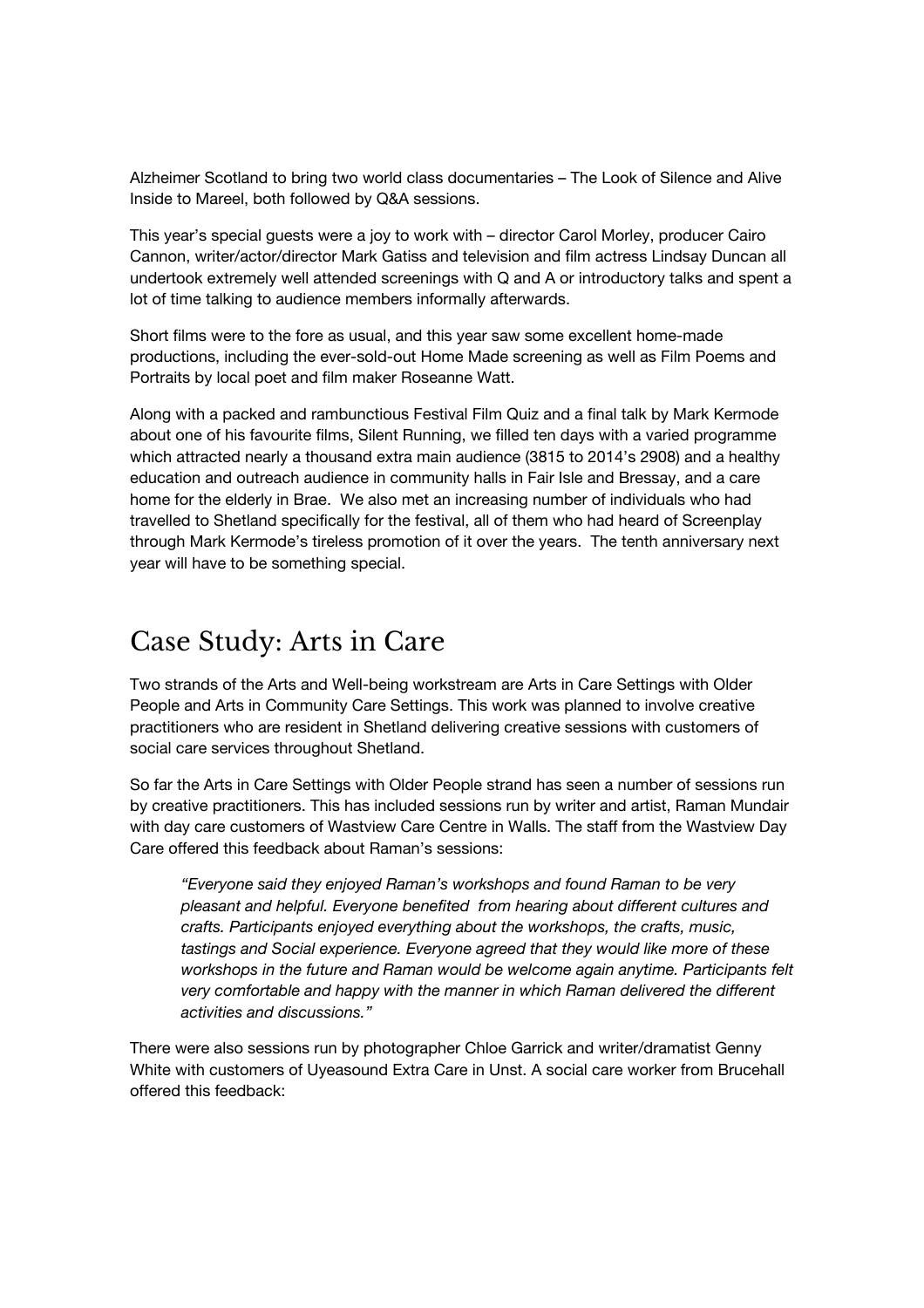*"There has been 8 workshops held at Brucehall over the last four Thursdays. Morning and afternoon sessions are scheduled each day with a light lunch provided for those that wish to stay over for lunch. Activities discussed by group were mainly for the outdoor area/community garden area. Ideas/suggestions from tenants were; Plant pots, Brucehall sign, flags, bunting, totem pole, water feature, garden gnomes, favourite songs/music, making rope mats.*

*Genny and Chloe have been fantastic and a joy to have around. They have planned the activities with the group and individuals and have fitted a variety of activities into each session."*

Other sessions included work done by visual artist Amy Fisher with customers of Newcraigielea and a series of sessions run by visual artist Kristi Cumming with customers of Montfield Support Services and later with customers of Taing House.

A social care worker from Montfield Support Services wrote:

*"Thanks so much for letting us be a part of this, we are most grateful and Kristi has been amazing. Please feel free to think of us if any other projects come up."*

Creative activity sessions will continue into October and November with work happening with Nordalea Day Care in Unst and further workshops in Taing House and Newcraigielea.

While the initial plan for the project was for SADA to facilitate the sessions, another element was added thanks to extra funding from Luminate, Scotland's Festival of Creativity and Ageing. This additional element entails the "Great Shetland Care Centre Creativity Swap" during which the artwork created in each centre will tour the other participating care centres in October 2015. As a result there were additional sessions run, in order to prepare the



artwork for exhibition. As well as the funding from Luminate, the project was also supported by additional funding from Global Yell, who in turn had funding from Santander.

The *Arts in Community Care* strand has also begun, with a series of drama workshops led by Genny White with customers of Annsbrae which involved the development and writing of an original script followed by rehearsal

and culminating in a performance given on the stage in room 16, Islesburgh. This was followed by an Oscar ceremony during which each of the participants was awarded an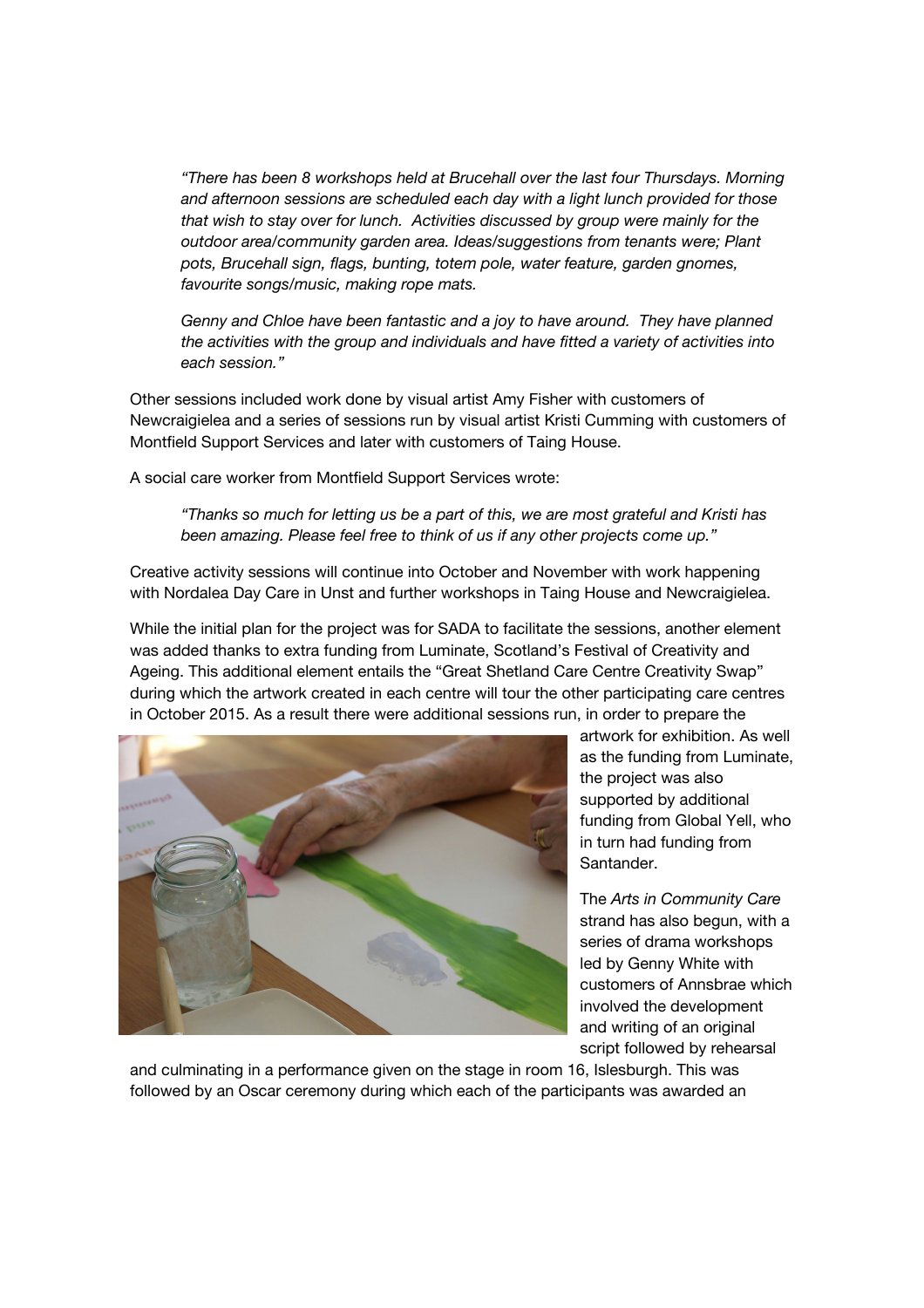"Oscar" for their part in the production. The manager of Annsbrae, Muriel Forbes had this to say about the project:

*"Activities were meaningful, inspirational and reflective, an opportunity was created to include clients of all ages and genders for the benefit of their mental and physical health, social inclusion, social interaction, education and most of all enjoyment."*

Further sessions are planned to take place with customers of Supported Living and Outreach and with Annsbrae customers throughout the current financial year.

### Case Study: Primary Schools Storyteller Residency

Storyteller Renita Boyle took up a Creative Residency with Primary Schools in Shetland. The residency was run by Shetland Arts in partnership with SIC Creative Links and eleven Primary Schools, with generous financial support from The Scottish Book Trust's Live Literature Funding.

Renita wrote this account of her residency.

*"During my residency with Shetland Arts, I undertook 15 sessions in 11 schools reaching over 700 children and staff. Four of these schools were visited twice (with a week in between) and seven schools had single visits. I contacted each school prior to my arrival and asked them how best I could work with them to support or enhance their curriculum. As a result, each school had a truly personalised experience from which to further build on throughout the year.*

*Tell Together Folk Tales were a key feature of my residency. These involve rhythm, rhyme, repetition, silly singing and enable everyone to participate on some level. Hence, those involved naturally gain skills in storytelling with little effort. They also provide a solid basis for participants to create their own versions of classic stories.*

*In one school, the Three Silly Billy Goats Gruff became Da Tree Yowes and Da Trow Whit Lives under the Brig on the Loch by Clikkimin Broch.' Another version included Da Tre Peerie Filskit Ponies. We drew pictures to go along with our stories and these included Shetland words as part of the art. I look forward to seeing what comes out of this process as I left the teachers and their pupils poring over their Shetland dictionaries!*

*Geography too, came to the fore in a few schools. During my amazing day with the sole remaining pupil on Outer Skerries, we spent much time poring over the atlas locating Skerries (his childhood home) and Wisconsin (mine) and telling life stories and folk tales from each. My experience on 'Aaron's Island' is likely to inspire a picture book.*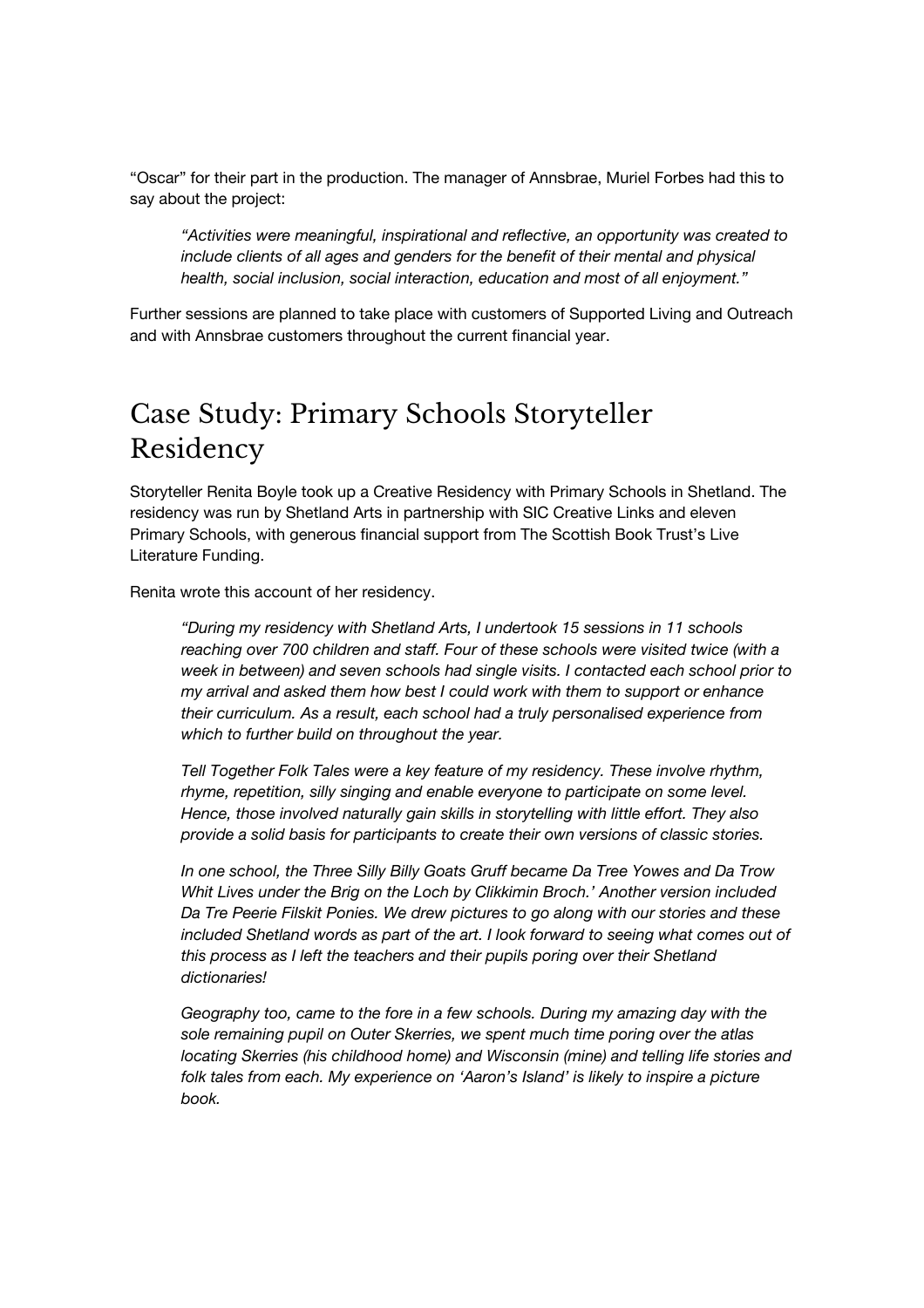*Of course, geography is not only about the physical we all have an emotional geography too. Those experiences that make up the 'geography of our lives'. It was a very poignant privilege to explore life story with a group of P4 kids. Having made maps of their homes, I asked them to write in simple sentences and words of memorable experiences (on their maps). Soon they were sharing life stories and experiences with me and with each other and their 'life maps' were amazing. For example 'This is the tree house I made with my Dad and my Brother' 'These are the trees I fell out of' 'This is where we buried our dog' 'We stick our noses out the letterbox to test the weather' etc. I will most certainly be developing this thread for more of my own future work.*

*It was a particular delight to visit Nesting Primary School. Here I had the opportunity to tell stories in an amazing storytelling garden! We told sea themed stories in an actual boat and then made water colour pictures with glue. This school has a wonderful atmosphere a sense of calm and wellbeing. The head teacher makes it a priority to create an integral reflective and expressive environment. The pupils from this school gave me the 'gift of the experience of their labyrinth' which is painted in their playground. As I walked around it, they quietly blew bubbles, rang bells, sang songs etc. Then they wafted a thank – you parachute over me. It was a remarkable and truly treasured experience.*

*I simply can't express all of the wonderful experiences gifted to me through my Shetland Arts Storytelling Residency. From homegrown school tatties served lovingly on a plate with hand written graces to hysterical laughter and joyous singing of throngs of children; the benefits are immeasurable. In the words of one tearful teacher, 'I have never in my life heard anyone tell a story. Thank you for such a great gift."*

*It is with a full heart that I would like to thank you for having me."*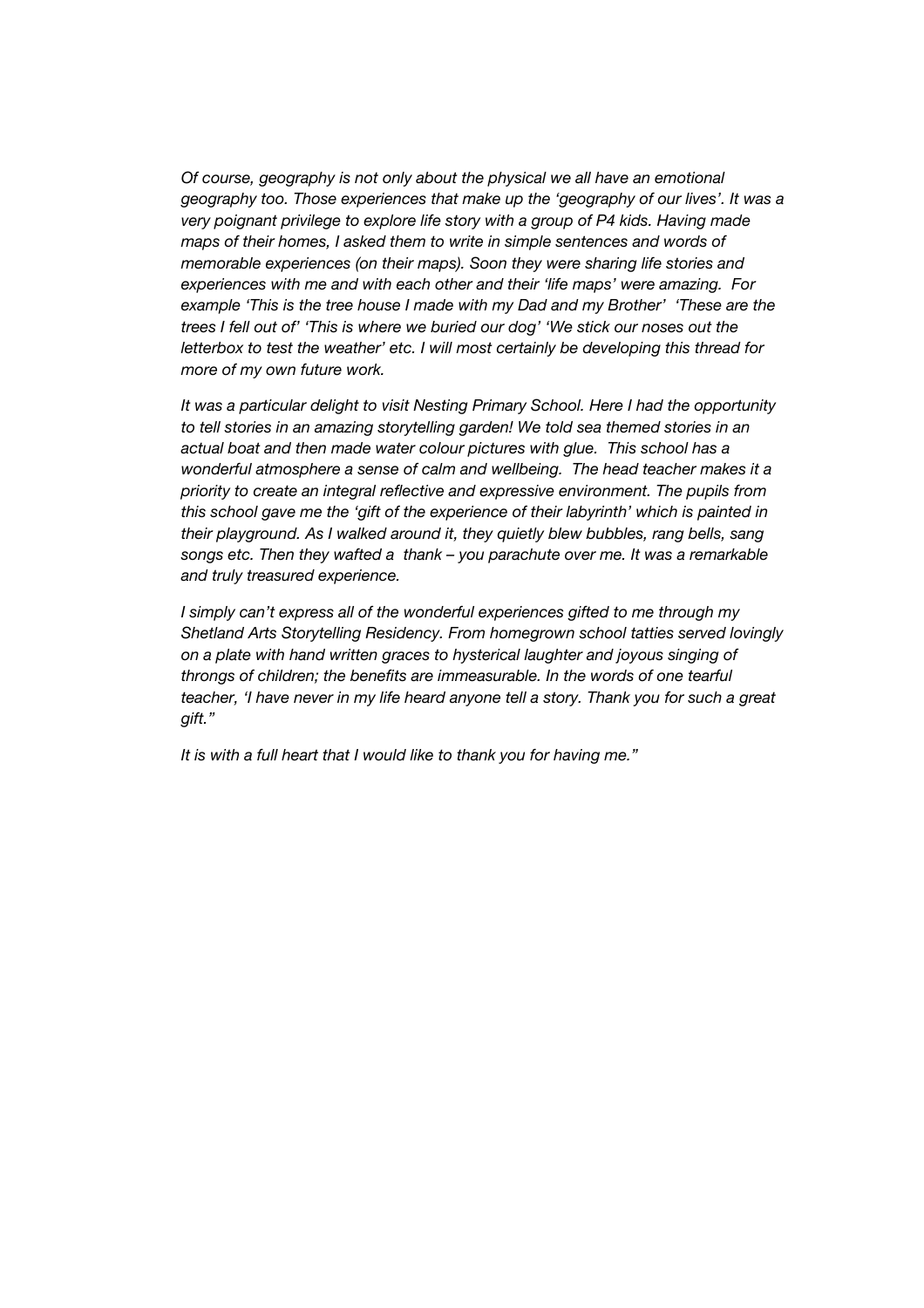| Key Performance Indicators               | <b>Concerts / Screenings / Exhibition days etc</b> |     |     |                |             |     |          |                |                   | <b>Audience attendances</b> |             |              |             |          |                |              |                |                   |
|------------------------------------------|----------------------------------------------------|-----|-----|----------------|-------------|-----|----------|----------------|-------------------|-----------------------------|-------------|--------------|-------------|----------|----------------|--------------|----------------|-------------------|
| <b>Priority Area of Activity</b>         | Apr                                                | May | Jun | Q <sub>1</sub> | Jul         | Aug | Sep      | Q <sub>2</sub> | Current<br>Actual | ∦Apr                        | May         | Jun          | Q1          | Jul      | Aug            | Sep          | Q <sub>2</sub> | Current<br>Actual |
| 1. Youth Arts                            |                                                    | 3   |     | b              | $\mathbf 0$ | 0   | $\Omega$ | $\Omega$       | 5 <sup>1</sup>    | 298                         | 215         | $\mathbf{0}$ | 513         | 0        | $\overline{0}$ | $\mathbf{0}$ | $\Omega$       | 513               |
| 2. Education & Learning                  |                                                    |     |     |                | $\Omega$    |     | 0        | $\mathbf{0}$   |                   |                             | 87          | $\Omega$     | 87          |          | $\Omega$       | 0            |                | 87                |
| 3. Arts & Well-being                     | 0                                                  | 0   |     | 0              | 4           | 0   | $\Omega$ | 4              |                   |                             | $\Omega$    | $\Omega$     | $\mathbf 0$ | 174      | $\overline{0}$ | $\mathbf{0}$ | 174            | 174               |
| 4. Development & Support                 | O                                                  | 0   |     | O              | $\mathbf 0$ |     | 0        | $\mathbf{0}$   |                   |                             | 0           | $\Omega$     | 0           |          | 0              | 0            |                |                   |
| 5. Programme, Commissioning &            | 259                                                | 343 | 323 | 925            | 372         | 343 | 346      | 1061           | 1986              | 1297                        | 11521       | 14221        | 37039       | 12733    | 13003          | 10442        | 36178          | 73217             |
| 6. Broadcast, Recording & IP             | 0                                                  | 0   |     | 0              | $\mathbf 0$ |     | $\Omega$ | $\mathbf{0}$   |                   |                             | $\mathbf 0$ | 0            | 0           | $\Omega$ | $\mathbf{0}$   | 0            |                |                   |
| <b>Programme Total</b>                   | 261                                                | 347 | 323 | 931            | 376         | 343 | 346      | 1065           | 1,996             | 1595                        | 11823       | 14221        | 37639       | 12907    | 13003          | 10442        | 36352          | 73,991            |
| <b>SCT Annual Programme Target</b>       |                                                    |     |     |                |             |     |          |                | 3,367             |                             |             |              |             |          |                |              |                | 167,670           |
| <b>Voluntary hours</b>                   |                                                    |     |     |                |             |     |          |                | 923               |                             |             |              |             |          |                |              |                |                   |
| <b>SCT Annual Vuluntary hours Target</b> |                                                    |     |     |                |             |     |          |                | 1,000             |                             |             |              |             |          |                |              |                |                   |